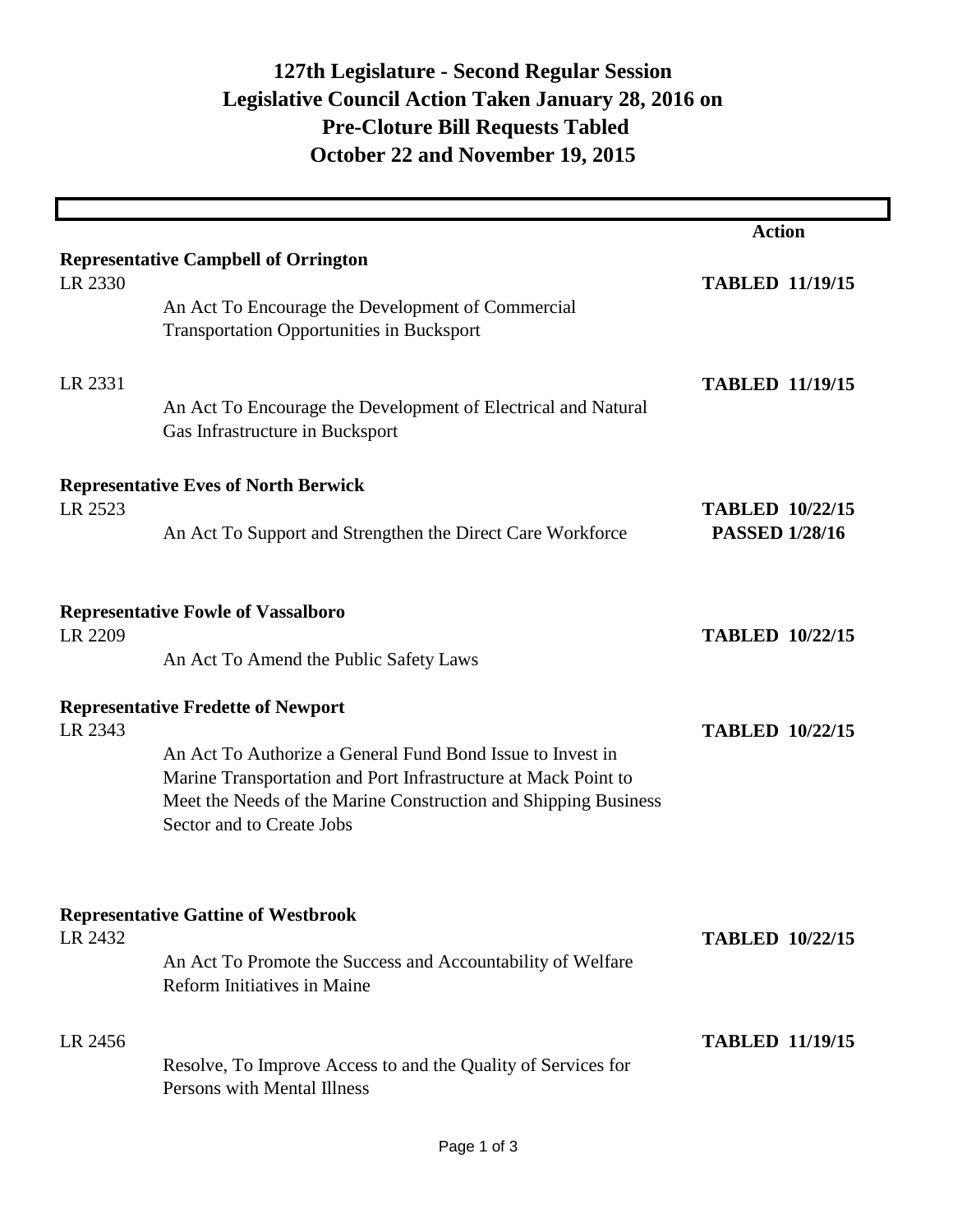## **Pre-Cloture Bill Requests Tabled 127th Legislature - Second Regular Session Legislative Council Action Taken January 28, 2016 on October 22 and November 19, 2015**

|                                        | <b>Senator Gerzofsky of Cumberland</b>                                                                      |                                       |
|----------------------------------------|-------------------------------------------------------------------------------------------------------------|---------------------------------------|
| LR 2200                                | An Act To Amend and Clarify the Brunswick Naval Air Station<br>Job Increment Financing Fund                 | <b>TABLED 10/22/15</b>                |
| LR 2479                                | <b>Representative Gideon of Freeport</b>                                                                    | <b>TABLED 11/19/15</b>                |
|                                        | An Act To Make Maine Energy-independent                                                                     |                                       |
| LR 2401                                | <b>Representative Herbig of Belfast</b><br>An Act to Provide Job Opportunities to Families Participating in | <b>TABLED 10/22/15</b>                |
|                                        | the Temporary Assistance for Needy Families Program                                                         |                                       |
| <b>Senator Hill of York</b><br>LR 2408 |                                                                                                             | <b>TABLED 11/19/15</b>                |
|                                        | An Act To Provide Accountability in State Government<br>Partnerships                                        |                                       |
| LR 2324                                | <b>Senator Katz of Kennebec</b>                                                                             | <b>TABLED 10/22/15</b>                |
|                                        | An Act To Strengthen Intragovernment Communication                                                          | <b>Approved by Ballot</b><br>12/29/15 |
| LR 2384                                | <b>Representative Malaby of Hancock</b>                                                                     | <b>TABLED 10/22/15</b>                |
|                                        | An Act To Fix Changes Made to Maine's Provider Tax                                                          |                                       |
|                                        | <b>Representative McCabe of Skowhegan</b>                                                                   |                                       |
| LR 2321                                | An Act To Amend the Maine Criminal Code to Clarify the<br>Prohibition on the Exercise of Improper Influence | <b>TABLED 10/22/15</b>                |